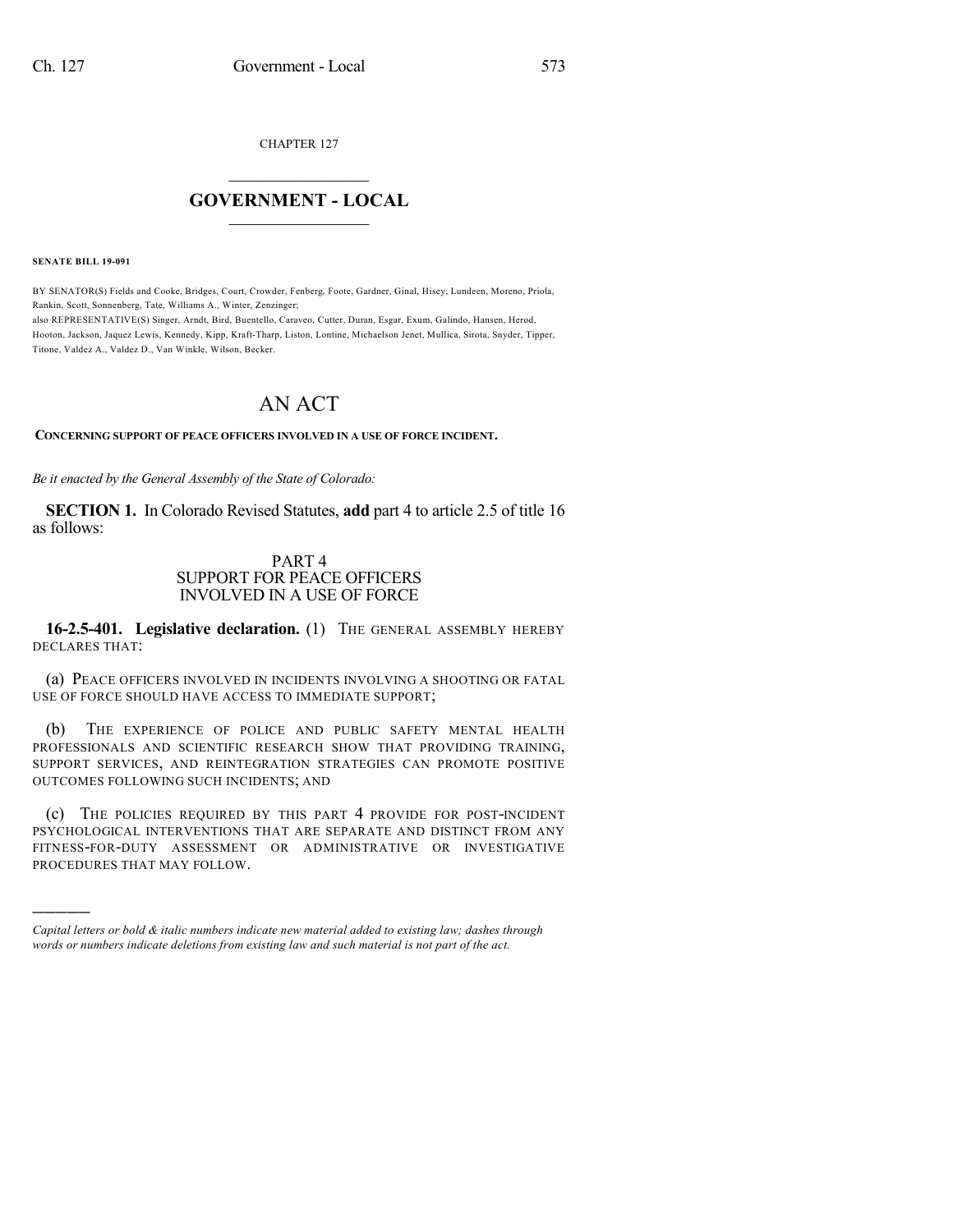**16-2.5-402. Definitions.** AS USED IN THIS PART 4, UNLESS THE CONTEXT OTHERWISE REQUIRES:

(1) "LAW ENFORCEMENT AGENCY" MEANS:

(a) THE COLORADO STATE PATROL CREATED IN SECTION 24-33.5-201;

(b) THE COLORADO BUREAU OF INVESTIGATION CREATED IN SECTION 24-33.5-401;

(c) THE DEPARTMENT OF CORRECTIONS CREATED IN SECTION 24-1-128.5;

(d) THE DIVISION OF PARKS AND WILDLIFE WITHIN THE DEPARTMENT OF NATURAL RESOURCES CREATED PURSUANT TO SECTION 24-1-124;

(e) A COUNTY SHERIFF'S OFFICE;

(f) A MUNICIPAL POLICE DEPARTMENT;

(g) A CAMPUS POLICE DEPARTMENT; OR

(h) A TOWN MARSHAL'S OFFICE.

(2) "QUALIFIED MENTAL HEALTH PROFESSIONAL" MEANS:

(a) APERSON CERTIFIED AND IN GOOD STANDING AS A POLICE AND PUBLIC SAFETY PSYCHOLOGIST BY THE AMERICAN BOARD OF POLICE AND PUBLIC SAFETY PSYCHOLOGY, OR ITS SUCCESSOR ORGANIZATION; OR

(b) A PERSON WHO:

(I) IS A LICENSED MENTAL HEALTH CLINICIAN IN GOOD STANDING WITH HIS OR HER LICENSING BOARD; AND

(II) HAS DEMONSTRATED TO THE LAW ENFORCEMENT AGENCY'S SATISFACTION THROUGH A COMBINATION OF TRAINING AND EXPERIENCE THAT THE PERSON IS TRAUMA INFORMED,EXPERIENCED IN RESPONDING TO ACUTE TRAUMA EVENTS,AND CULTURALLY COMPETENT IN UNDERSTANDING LAW ENFORCEMENT WORK, CHALLENGES, AND STRESSORS.

**16-2.5-403. Peace officer-involved shooting or fatal use of force policy.** (1) EACH LAW ENFORCEMENT AGENCY SHALL DEVELOP AND MAINTAIN A POLICY FOR SUPPORTING A PEACE OFFICER WHO HAS BEEN INVOLVED IN A SHOOTING OR FATAL USE OF FORCE. AN INVOLVED OFFICER MAY INCLUDE A PERIPHERAL OFFICER PRESENT AT THE SCENE WHO REPORTS AN IMPACT OR REQUESTS SUPPORTIVE SERVICES. THE POLICY MUST ADDRESS, AT A MINIMUM:

(a) PRE-INCIDENT PREPARATION, INCLUDING TRAINING AND EDUCATION ABOUT BOTH NORMAL AND PROBLEMATIC POST-TRAUMATIC REACTIONS COMMONLY ASSOCIATED WITH OFFICER-INVOLVED SHOOTINGS AND CRITICAL INCIDENTS;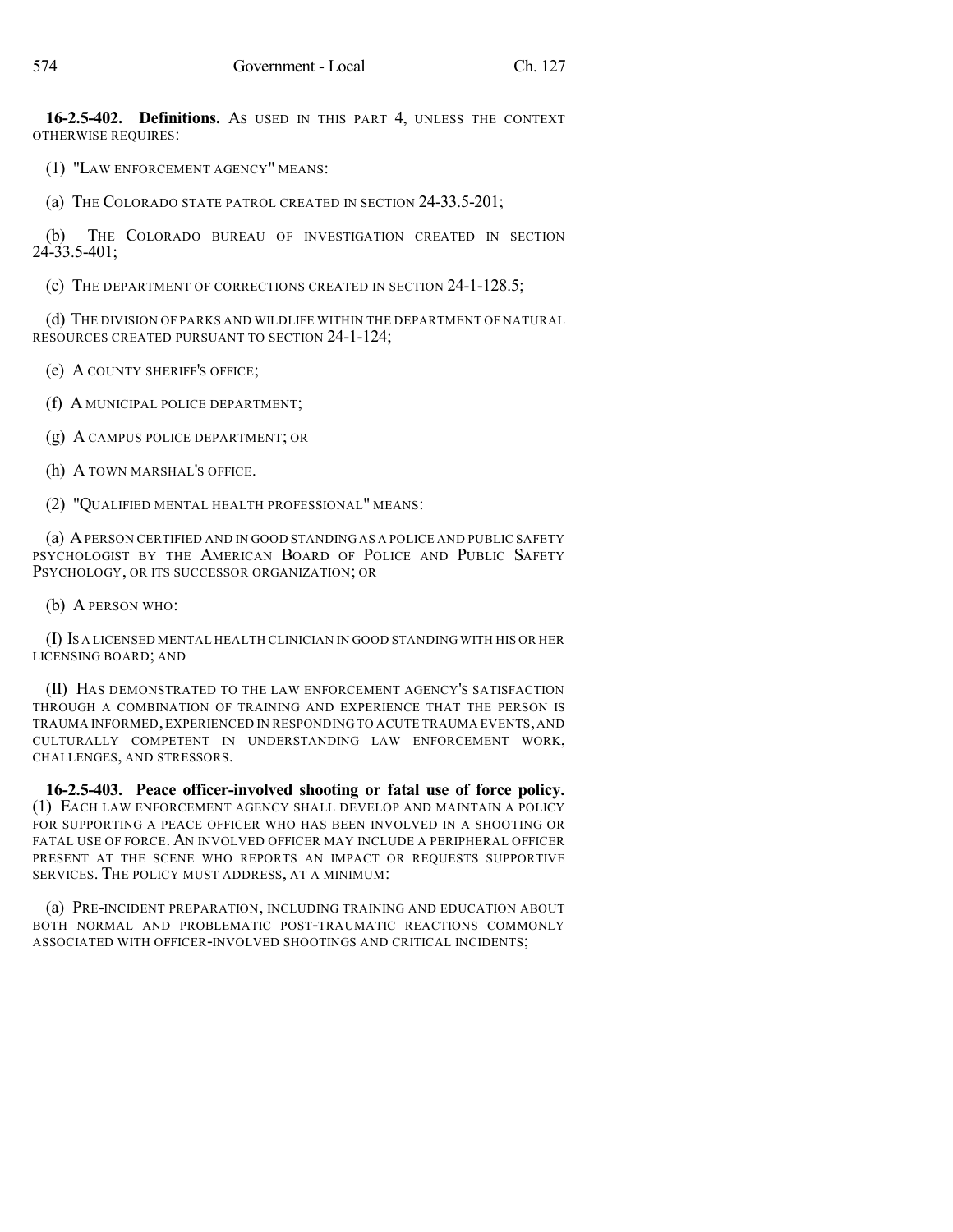(b) PROTOCOLS TO ENSURE AN INVOLVED OFFICER'S PHYSICAL AND PSYCHOLOGICAL SAFETY AT THE SCENE AND FOLLOWING THE INCIDENT;

(c) THE PROVISION OF POST-INCIDENT SERVICES TO AN INVOLVED OFFICER, AND THE ABILITY TO EXTEND POST-INCIDENT SERVICES TO AN OFFICER'S FAMILY AND SIGNIFICANT OTHERS WHEN WARRANTED.THE AGENCY SHALL CONSIDER INCLUDING IN THE POLICY,TO THE EXTENT POSSIBLE GIVEN THE AGENCY'S SIZE AND RESOURCES:

(I) AT LEAST ONE CONFIDENTIAL POST-INCIDENT INTERVENTION WITH A QUALIFIED MENTAL HEALTH PROFESSIONAL IN A TIMELY MANNER FOLLOWING THE INCIDENT, INCLUDING THROUGH TELEHEALTH SERVICES;

(II) ONGOING CONFIDENTIAL MENTAL HEALTH SERVICES FROM A QUALIFIED MENTAL HEALTH PROFESSIONAL AS NEEDED, INCLUDING THROUGH TELEHEALTH SERVICES; AND

(III) SOME FORM OF PEER SUPPORT,INCLUDING AGENCY PEER SUPPORT OR ONLINE OR TELEHEALTH PEER SUPPORT;

(d) GUIDELINES FOR TEMPORARY LEAVE OR APPROPRIATE DUTY REASSIGNMENT AS AGREED UPON BY AN INVOLVED OFFICER AND THE AGENCY TO ALLOW AN INVOLVED OFFICER TO RECEIVE SERVICES AND MANAGE THE IMPACT OF THE INCIDENT ON AN INVOLVED OFFICER AND AN INVOLVED OFFICER'S FAMILY AND SIGNIFICANT OTHERS; AND

(e) GUIDELINES AND PROCEDURES FOR AN OFFICER'S RETURN TO DUTY,INCLUDING ONGOING SUPPORT AND SERVICES AVAILABLE TO AN INVOLVED OFFICER. THE AGENCY SHALL CONSIDER INCLUDING IN THE POLICY, TO THE EXTENT POSSIBLE GIVEN THE AGENCY'S SIZE AND RESOURCES:

(I) AREINTEGRATION PLAN THAT CONSIDERS HAVING AN OFFICER RETURN TO THE SCENE OF THE INCIDENT IF NEEDED, FIRE HIS OR HER WEAPON AT THE RANGE, AND PARTICIPATE IN A GRADED RE-ENTRY WITH A PARTNER; AND

(II) ONGOING SUPPORTIVE MENTAL HEALTH SERVICES,INCLUDING CONFIDENTIAL FOLLOW-UP BY A QUALIFIED MENTAL HEALTH PROFESSIONAL, EITHER IN PERSON OR THROUGH TELEHEALTH SERVICES.

(2) THE POLICIES REQUIRED BY THIS SECTION MUST BE COMPLETED BY JANUARY 1, 2020. EACH LAW ENFORCEMENT AGENCY SHALL REVIEW THE POLICY ON A BIENNIAL BASIS AND, IF NECESSARY, UPDATE THE POLICY TO REFLECT CURRENT BEST PRACTICES AND AVAILABLE RESOURCES.

(3) IN DEVELOPING, UPDATING, AND IMPLEMENTING THE POLICIES REQUIRED BY THIS SECTION, LAW ENFORCEMENT AGENCIES ARE ENCOURAGED TO CONSULT WITH AND USE THE RESOURCES AVAILABLE THROUGH THE INTERNATIONAL ASSOCIATION OF CHIEFS OF POLICE, THE NATIONAL SHERIFFS' ASSOCIATION, THE FRATERNAL ORDER OF POLICE, THE AMERICAN BOARD OF POLICE AND PUBLIC SAFETY PSYCHOLOGY, THE PEACE OFFICERS STANDARDS AND TRAINING BOARD CREATED IN SECTION 24-31-302, AND RESPONDERSTRONG, OR THEIR SUCCESSOR ORGANIZATIONS, AND OTHER ORGANIZATIONS PROVIDING SIMILAR RESOURCES AND